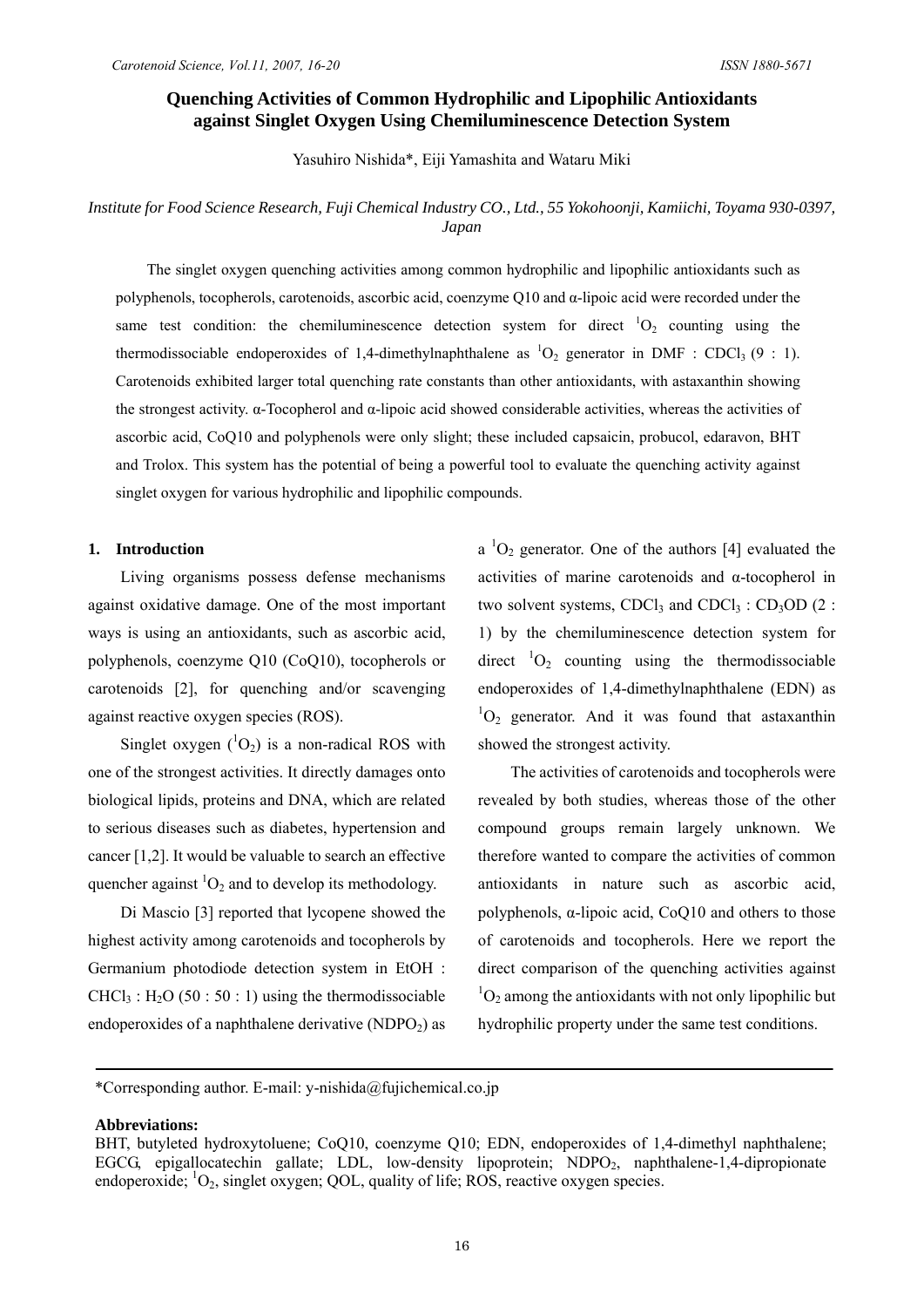

Fig. 1 Chemical structures of tested compounds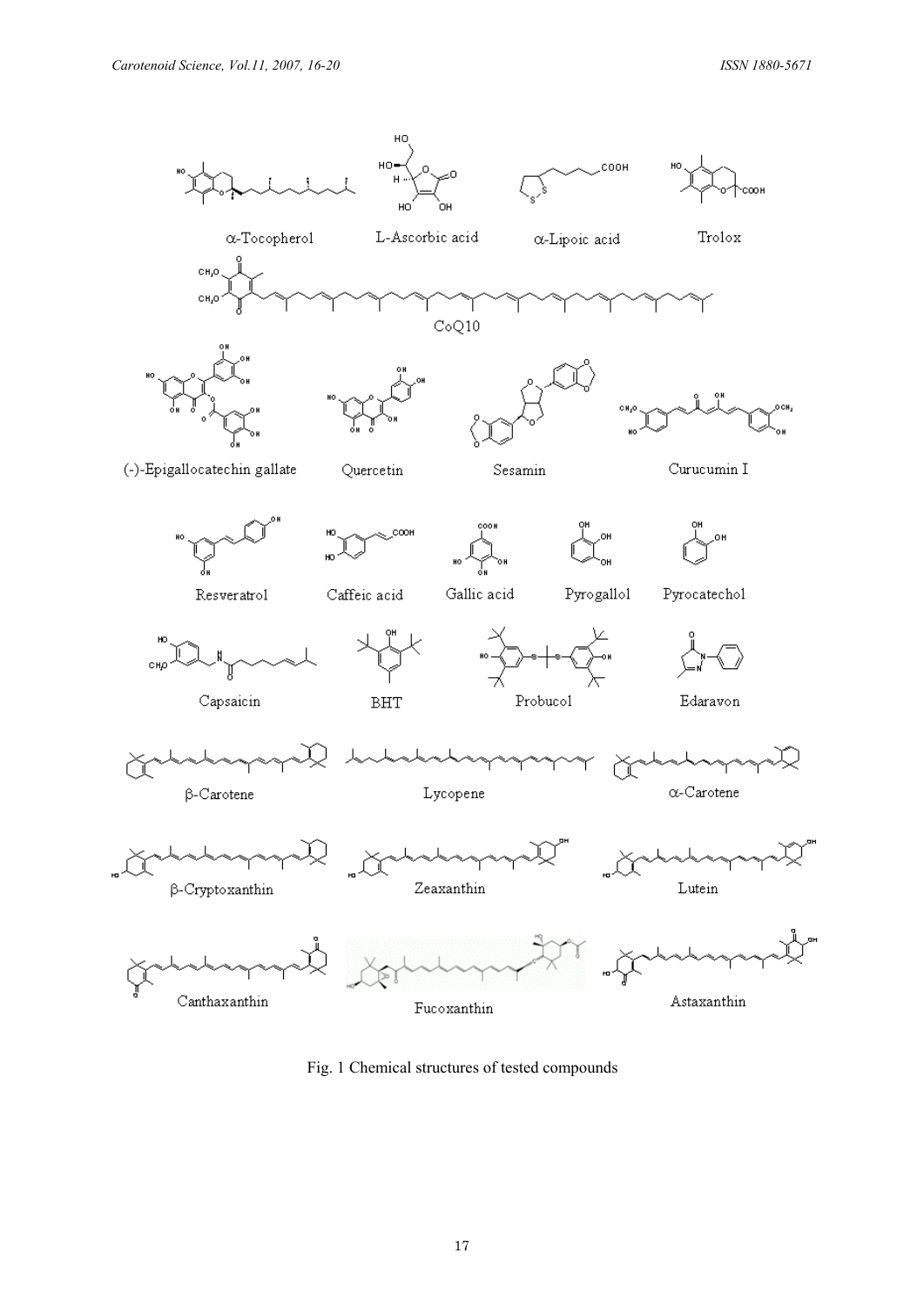#### **2. Experimental**

# *2.1. Test compounds.*

Astaxanthin, lutein, α-lipoic acid, ubiquinone-10 (CoQ10), caffeic acid, quercetin, resveratrol, gallic acid, pyrocatechol, pyrogallol, BHT and sesamin were purchased from Sigma-Aldrich (St. Louis, MO, USA)**,** L(+)-ascorbic acid, α-tocopherol, probucol, canthaxanthin and lycopene from Wako Pure Chemical Industries, Ltd. (Osaka, Japan ), β-cryptoxanthin from Extrasynthase (Genay, France), Trolox and edaravon (MCI-186) from Cosmo Bio Co., Ltd. (Tokyo, Japan) and curcumin I, (-)-epigallocatechin gallate (EGCG) and capsaicin from Nagara Science Co., Ltd. (Gifu, Japan). β-Carotene was a gift from Prof. H. Hashimoto of Osaka City University. Fucoxanthin was extracted from the brown algae *Undaria pinnatifida* and *Laminaria japonica*. Recrystallization and/or chromatography of all these compounds resulted in obtaining a purity greater than 99%.

# 2.2. Measurement of  ${}^{1}O_2$  quenching activity

As one of the authors previously reported [4], thermodissociable EDN prepared from 1,4-dimethylnapthalene (purchased from Sigma-Aldrich in St. Louis, MO, USA) was used as  ${}^{1}O_{2}$ generator. EDN was dissolved with CDCl<sub>3</sub> and stored at below 0 ºC until used. It could release molecular oxygen in the singlet state  $({}^{1}\Delta_g)$  at 37 °C. Chemiluminescence emissions from  ${}^{1}O_{2}$  were counted with a chemiluminescence detector, AccuFlex Lumi 400 (Aloka, Japan).

One hundred eighty micro litters of  $CDCl<sub>3</sub>$  or a mixture of  $CDCl<sub>3</sub>$ :  $CD<sub>3</sub>OD (2:1)$  or DMF containing 0.01 to 50,000 μM of each compound was placed in a thermostated glass tube (12 $\varphi$  X 75 mm) at 37 °C. Chemiluminescence counting was started just after addition of the EDN in CDCl<sub>3</sub> at the final concentration of 50 mM, and was counted for 60 seconds. Both chemiluminescence counts of a control  $(S_0)$  without any test compound, and a sample (S) with the identical test compound were recorded. The total quenching constant, generally for total quenching by chemical reaction and/or physical quenching,  $k_T = k_q + k_r$ , was analyzed on a Stern-Volmer plot, which is based on the following equation [5],

$$
S_0/S = 1 + k_T \cdot k_d^{-1}[Q] \quad (1)
$$

where  $k_q$  is the physical quenching rate constant,  $k_r$  is the chemical reaction rate constant,  $k_d$  is the first-order decay rate constant of singlet oxygen in the solvent, and [Q] is concentration of the test compounds. Total quenching constant  $k<sub>T</sub>$  was used to evaluate the activity of the each test compound.

## **3. Results and Discussion**

Within the range of the concentrations actually tested each antioxidant was dissolved in the solvent at 37 ºC.

Fig. 2 showed the Stern-Volmer plots of astaxanthin, β-carotene, lycopene, α-tocopherol and α-lipoic acid in CDCl<sub>3</sub>, CDCl<sub>3</sub> : CD<sub>3</sub>OD (2 : 1) and  $DMF : CDCl<sub>3</sub>(9 : 1)$ . A high linearity meaning more than 0.9 of  $r^2$  value was observed in the each plot. The plots of other test compounds were similar to those (data not shown).

Total quenching constant  $(k_T = k_q + k_r)$  of each test compound is shown in Table 1. The activities of canthaxanthin (in CDCl<sub>3</sub>), α-carotene, β-cryptoxanthin, fucoxanthin (in CDCl<sub>3</sub>), lycopene, lutein (in CDCl<sub>3</sub>: CD<sub>3</sub>OD (2 : 1)),  $\alpha$ -tocopherol (in CDCl<sub>3</sub> : CD<sub>3</sub>OD (2 : 1)), CoQ10 and α-lipoic acid were additionally recorded by the same method as the former study [4] and a similar tendency was observed. Briefly, carotenoids showed stronger  ${}^{1}O_{2}$  quenching activities than α-tocopherol as well as CoQ10 and α-lipoic acid which are recognized as common antioxidants.

In the case of carotenoids, a number of conjugated double bonds including C=C and C=O were found to contribute the quenching activity. In CDCl<sub>3</sub> represented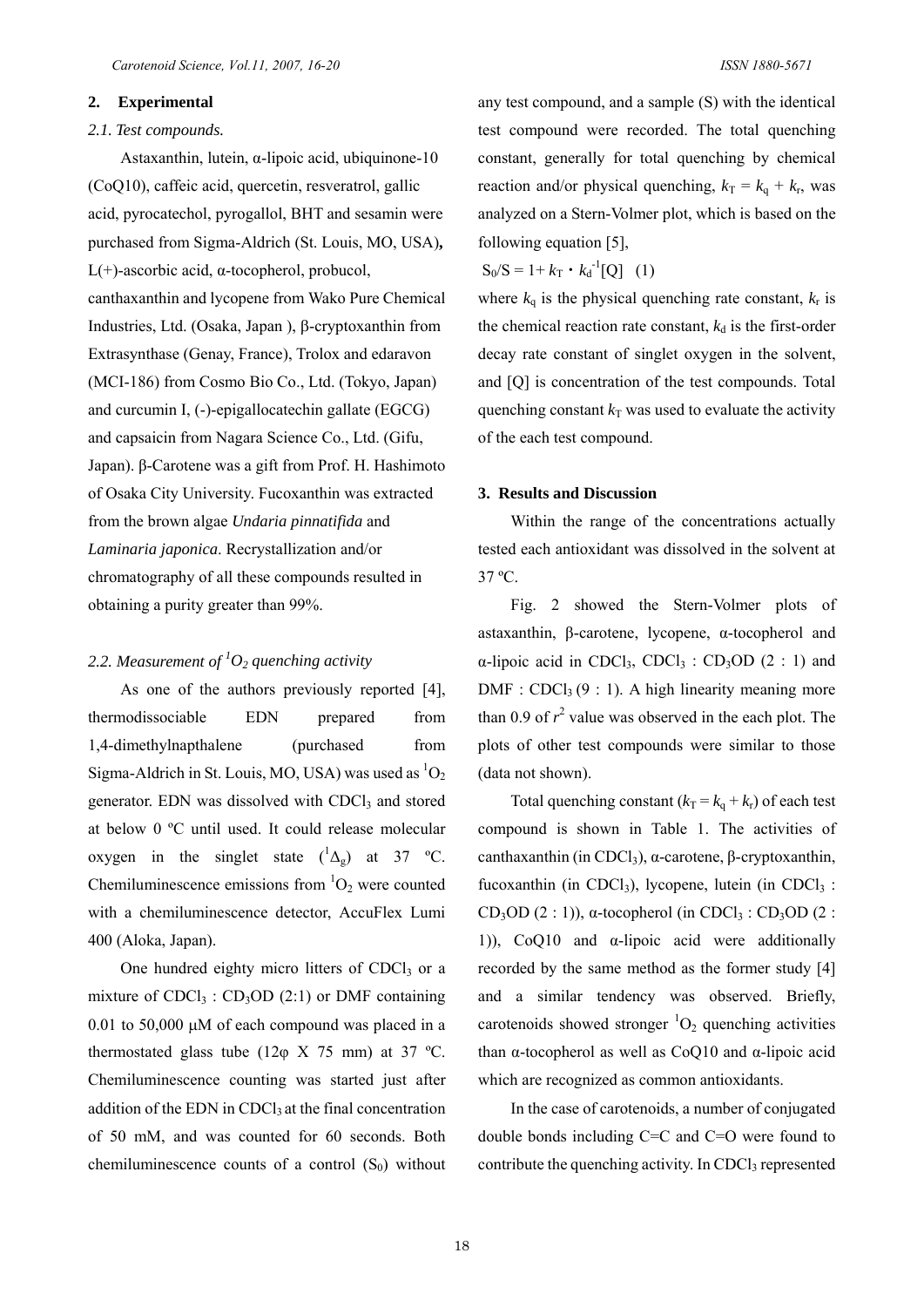as the lipophilic system, lycopene showed the largest value. And in CDCl<sub>3</sub> : CD<sub>3</sub>OD (2 : 1) with more hydrophilicity, astaxanthin did so.

Both hydrophilic and lipophilic common antioxidants were directly compared in the new system using DMF :  $CDCl<sub>3</sub>(9:1)$ . All carotenoids exhibited larger  $k_T$  value than other antioxidants. Moreover, astaxanthin showed the strongest activity among carotenoids tested. The hydroxyl groups in the carotenoid molecule were found to contribute slightly to the activity in the solvent, while the carbonyl groups were also found in  $CDCl<sub>3</sub>$ :  $CD<sub>3</sub>OD$  (2 : 1). The values of α-tocopherol and α-lipoic acid were relatively large. Ascorbic acid, CoQ10 and polyphenols such as EGCG represented as catechins, quercetin as flavonoids, curcumin as curcumnoids, resveratrol as stilbenoids, gallic acid as tannins, sesamin as lignan, pyrocatechol, caffeic acid and pyrogallol had weaker activities. Weaker activities were also noted in capsaicin, probucol and edaravon as medicines, BHT used as an antioxidant food additive and Trolox (6-hydroxy-2,5,7,8-tetramethyl- chroman-2-carboxylic acid) which is a reference substance for ORAC (Oxygen Radical Absorbance Capacity) value. They might rather be singlet oxygen quenchers than free radical scavengers against superoxide anion or hydroxyl radicals. This system has the potential of being a powerful tool to evaluate the quenching activity against singlet oxygen for various hydrophilic and lipophilic compounds.

Overall, astaxanthin exhibited the most potent singlet oxygen quenching activity among the compounds tested in this study because it showed a stable superior property under the three different conditions. Astaxanthin is widely distributed in fish and shellfish, crustaceans, zoo- and phyto-planktons, bacteria and so on, particularly in marine organisms. In fact, the first isolation and identification was accomplished in 1938 from the lobster, *Astacus*  *gammarus* [6], and numerous studies were carried out over a long period. It is reported that the biological activity of astaxanthin originated from potent  ${}^{1}O_{2}$ quenching and lipid peroxidation suppressing activities [7]. Various human benefits for human health have been recognized to date: immunomodulation [8], anti-stress [9], anti-inflammation [10], LDL cholesterol oxidation suppression [11], enhanced skin health [12], improved semen quality [13], attenuation of eye fatigue [14], sports performance and endurance enhancement [15], limitations on exercised induced muscle damage [16], limitations of diabetic nephropathy [17], improvement of hypertension [18] and metabolic syndrome [19]. Astaxanthin obviously plays an important role in promoting QOL to prevent diseases and maintain a healthy life.

Further study is needed for the evaluation of lipid peroxidation suppressing activity among common hydrophilic and lipophilic antioxidants based on this experiment.



Fig.2 Stern-Volmer plots of some tested compounds